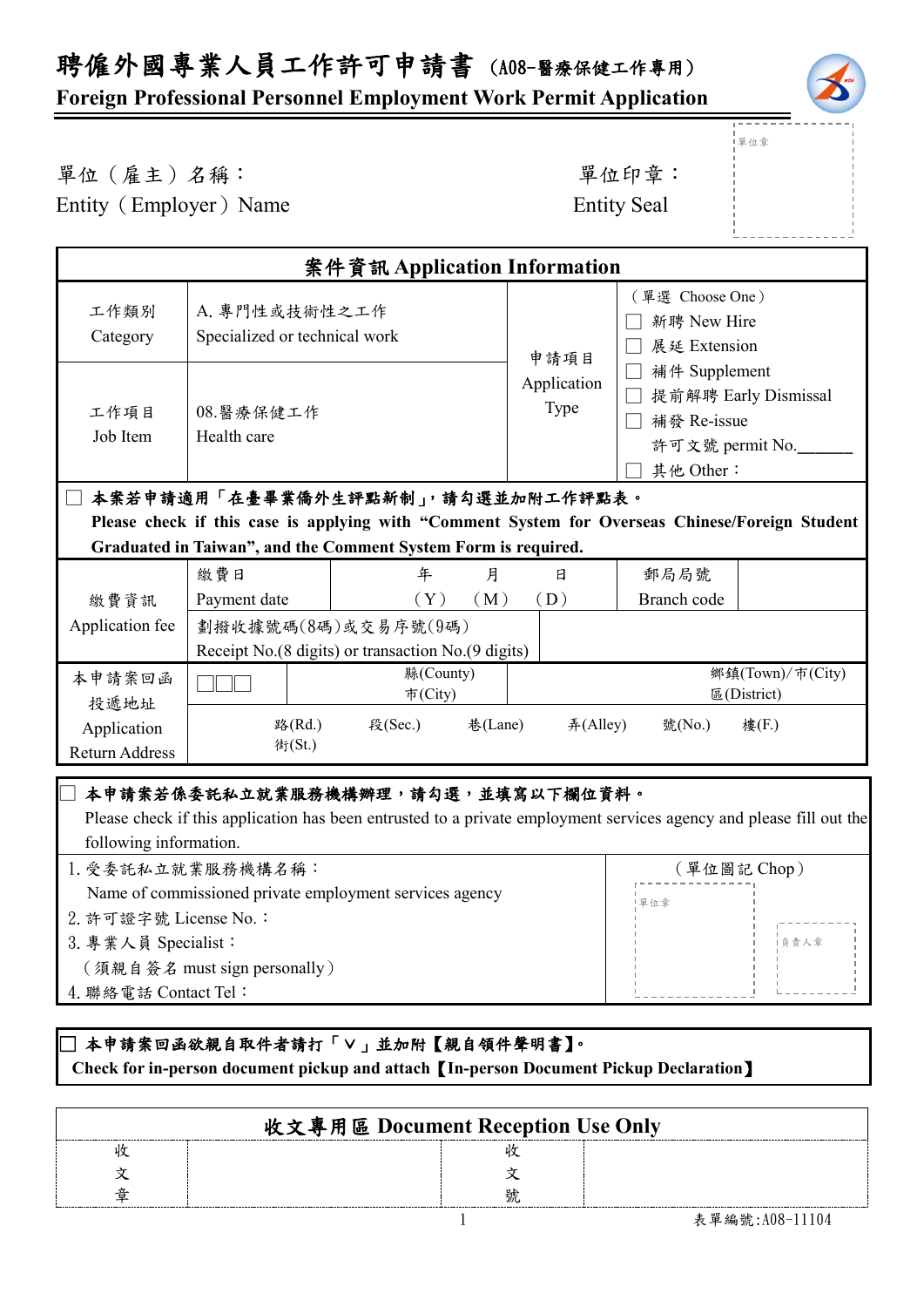聘僱外國專業人員工作許可申請書 (A08-醫療保健工作專用)

**Foreign Professional Personnel Employment Work Permit Application**



| 雇主資訊 Employer Information             |              |                                                                                                                                                                                                                                                                                                                                                                                                                        |     |                                    |            |
|---------------------------------------|--------------|------------------------------------------------------------------------------------------------------------------------------------------------------------------------------------------------------------------------------------------------------------------------------------------------------------------------------------------------------------------------------------------------------------------------|-----|------------------------------------|------------|
| 單位名稱                                  |              |                                                                                                                                                                                                                                                                                                                                                                                                                        |     |                                    |            |
| <b>Entity Name</b>                    |              |                                                                                                                                                                                                                                                                                                                                                                                                                        |     |                                    |            |
| 單位統一編號                                |              |                                                                                                                                                                                                                                                                                                                                                                                                                        |     |                                    |            |
| Entity Tax ID No.                     |              |                                                                                                                                                                                                                                                                                                                                                                                                                        |     |                                    |            |
| 負責人                                   |              |                                                                                                                                                                                                                                                                                                                                                                                                                        |     | 單位章及負責人章 Seals of Entity and Owner |            |
| Owner                                 |              |                                                                                                                                                                                                                                                                                                                                                                                                                        | 單位章 |                                    |            |
| 行業類別代碼                                |              |                                                                                                                                                                                                                                                                                                                                                                                                                        |     |                                    |            |
| <b>Industry Category Code</b>         |              |                                                                                                                                                                                                                                                                                                                                                                                                                        |     |                                    | -<br>1负责人章 |
| 勞保證號                                  |              |                                                                                                                                                                                                                                                                                                                                                                                                                        |     |                                    |            |
| Labor Insurance                       |              |                                                                                                                                                                                                                                                                                                                                                                                                                        |     |                                    |            |
| Certificate Number                    |              |                                                                                                                                                                                                                                                                                                                                                                                                                        |     |                                    |            |
| 雇主資格<br><b>Employer Qualification</b> | $\Box$<br>姓名 | 受聘僱外國醫事專門職業人員之法定執業登記機構<br>Legally registered institutions of the employed foreign medical professional.<br>藥商或衛生財團法人<br>Pharmacists or non-profit healthcare organizations.<br>其他經中央主管機關會商中央目的事業主管機關認定得聘僱外國人之機構<br>Other organizations allowed to recruit foreigners and that are recognized by the central<br>competent authorities along with the specific authorities concerned at the central<br>government level. | 電話  | 傳真                                 |            |
|                                       | Name         |                                                                                                                                                                                                                                                                                                                                                                                                                        | Tel | Fax                                |            |
| 連絡人                                   | 姓名           |                                                                                                                                                                                                                                                                                                                                                                                                                        | 電話  | 傳真                                 |            |
| Contact                               | Name         |                                                                                                                                                                                                                                                                                                                                                                                                                        | Tel | Fax                                |            |
|                                       | Email:       |                                                                                                                                                                                                                                                                                                                                                                                                                        |     |                                    |            |
|                                       |              | 本案聘僱之具體理由並說明聘僱外國人之正面效益(展延案免填):                                                                                                                                                                                                                                                                                                                                                                                         |     |                                    |            |
|                                       |              | Specific reasons for this hiring case and explanation of the positive benefits of hiring foreigner (not necessary for                                                                                                                                                                                                                                                                                                  |     |                                    |            |
| hiring extension):                    |              |                                                                                                                                                                                                                                                                                                                                                                                                                        |     |                                    |            |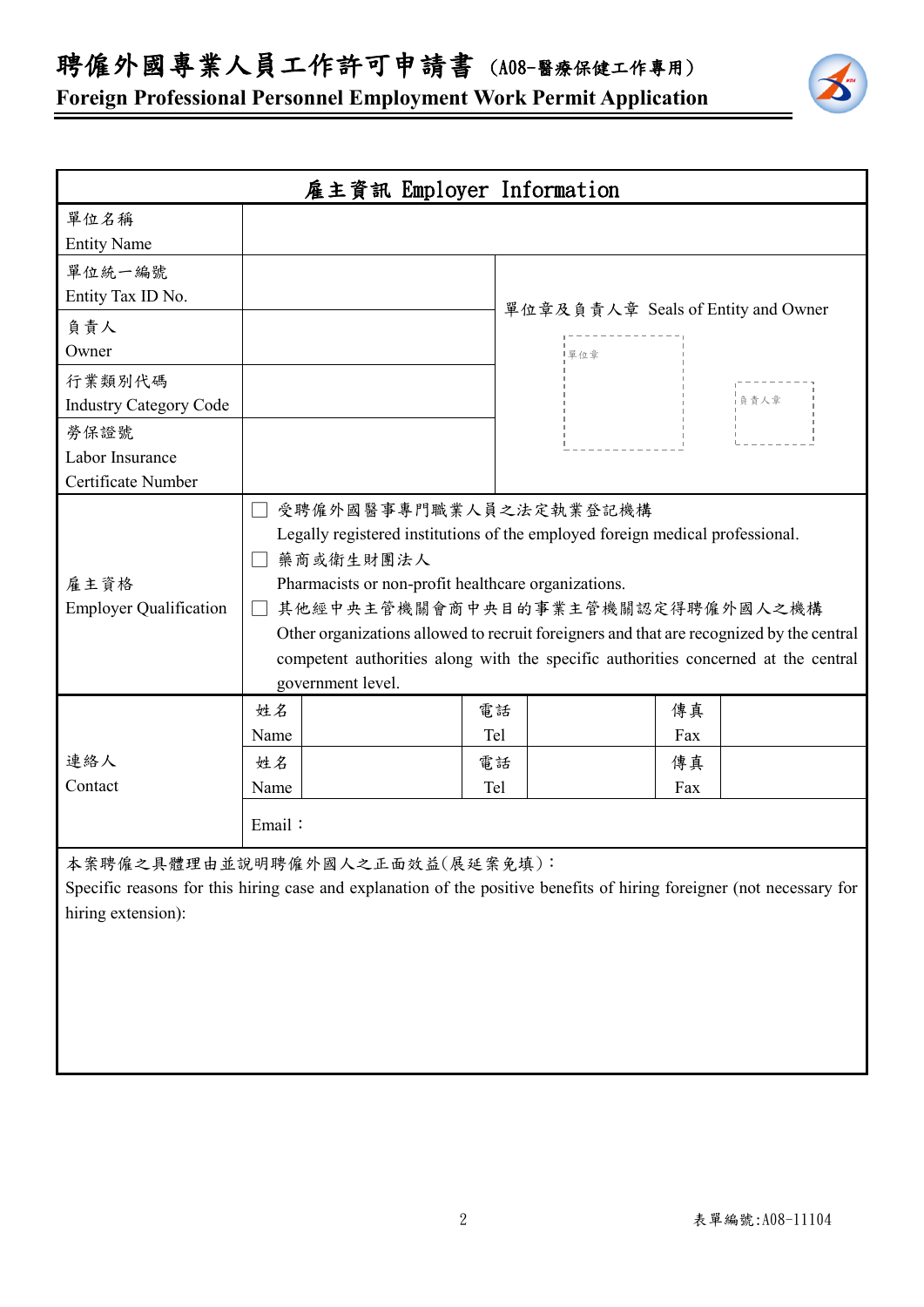# **Employed Foreign Worker Name List**

Surname

Given name

### 單位(雇主)名稱: 第六章: 李位印章: 第一 Entity (Employer) Name Entity Seal

**No.1**

└<br>──

英文姓名 English Name

中文姓名 Chinese Name

護照號碼 Passport No.

| 行動電話號碼                   |               | 電子郵件信箱                                |              |                               |         |
|--------------------------|---------------|---------------------------------------|--------------|-------------------------------|---------|
| Mobile number            |               | E-mail                                |              |                               |         |
| 申請聘僱期間                   | <b>起 From</b> | 迄To                                   |              |                               |         |
| <b>Employment Period</b> | # (Y)         | (M)<br>月<br>(D)<br>日<br>$\sim$        | 年 $(Y)$<br>月 | (D)<br>(M)<br>日               |         |
| 職稱<br>Job Title          |               | 職業類別代碼<br>Occupation Category<br>Code |              | 每月薪資<br><b>Monthly Salary</b> | 新臺幣NT\$ |
| 工作內容                     |               | 工作地址                                  |              |                               |         |
| Job Description          |               | <b>Working Address</b>                |              |                               |         |
| 備註 Note                  |               |                                       |              |                               |         |

性別 Gender

最高學歷 Highest Level of Education

| No.2                     |               |                                              |            |                             |                         |                   |
|--------------------------|---------------|----------------------------------------------|------------|-----------------------------|-------------------------|-------------------|
|                          | Surname       | 性別                                           |            |                             | 國籍(或地區)                 |                   |
| 英文姓名                     |               | Gender                                       |            |                             | Nationality (or region) |                   |
| English Name             | Given name    | 出生日期 Birthday                                |            | 西元 (A.D.)                   | $\text{4}(Y)$           | (D)<br>月 (M)<br>日 |
| 中文姓名<br>Chinese Name     |               | 最高學歷                                         |            | 博士 Ph.D                     | 碩士 MA                   |                   |
| 護照號碼                     |               | Highest Level of                             |            | 學士BA                        | 專科 Vocational           |                   |
| Passport No.             |               | Education                                    |            | 高中(含)以下 High School or less |                         |                   |
| 行動電話號碼                   |               | 電子郵件信箱                                       |            |                             |                         |                   |
| Mobile number            |               | E-mail                                       |            |                             |                         |                   |
| 申請聘僱期間                   | <b>起 From</b> | 迄To                                          |            |                             |                         |                   |
| <b>Employment Period</b> | # (Y)         | 月 (M)<br>日                                   | $(D) \sim$ | 年 $(Y)$                     | 月 (M)<br>(D)<br>日       |                   |
| 職稱<br>Job Title          |               | 職業類別代碼<br><b>Occupation Category</b><br>Code |            |                             | 每月薪資<br>Monthly Salary  | 新臺幣NT\$           |
| 工作內容                     |               | 工作地址                                         |            |                             |                         |                   |
| Job Description          |               | <b>Working Address</b>                       |            |                             |                         |                   |
| 備註 Note                  |               |                                              |            |                             |                         |                   |
|                          |               |                                              |            |                             |                         |                   |

|單位章

國籍(或地區) Nationality (or region)

□ 博士 Ph.D □ 碩士 MA

□ 學士 BA □ 專科 Vocational □ 高中(含)以下 High School or less

出生日期 Birthday 西元(A.D.)年(Y) 月(M) 日(D)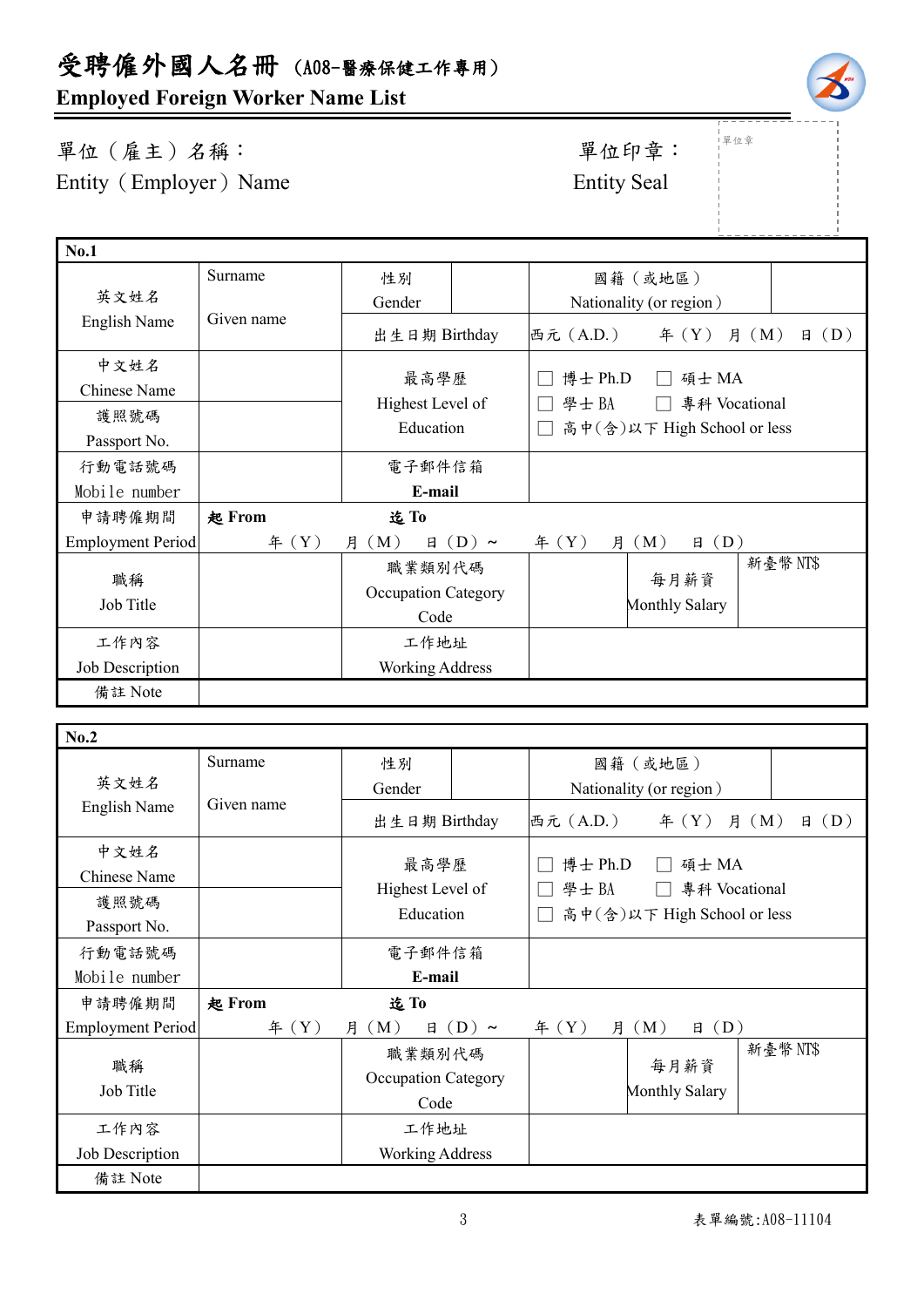# 填表及書面送件須知 (A08-醫療保健工作專用)

## **Guidance Notes**



|                                       | 申請書 Application Form                                                                                                                                                                                                                                                                                                                                                                                                                                                                                                       |  |  |  |
|---------------------------------------|----------------------------------------------------------------------------------------------------------------------------------------------------------------------------------------------------------------------------------------------------------------------------------------------------------------------------------------------------------------------------------------------------------------------------------------------------------------------------------------------------------------------------|--|--|--|
| 欄位 Field                              | 填寫方式及說明 Guidance                                                                                                                                                                                                                                                                                                                                                                                                                                                                                                           |  |  |  |
| 單位(雇主)名稱                              | 請填寫單位中文全名。                                                                                                                                                                                                                                                                                                                                                                                                                                                                                                                 |  |  |  |
| <b>Entity Name</b>                    | Please enter full entity name in Chinese.                                                                                                                                                                                                                                                                                                                                                                                                                                                                                  |  |  |  |
| 申請項目                                  | 若係申請資料異動,請勾選「其他」,並填寫異動事由。                                                                                                                                                                                                                                                                                                                                                                                                                                                                                                  |  |  |  |
| <b>Application Type</b>               | If you apply for changing information, please tick "other" and include the reason.                                                                                                                                                                                                                                                                                                                                                                                                                                         |  |  |  |
| 繳費資訊                                  | 郵局收據編號 (8碼)<br>存款金額<br>104/06/11 12:01:22<br>0002660<br>Receipt No.(8 digits)<br>003110 1A6 359779<br>他人不扣手續變<br>繳費日期 Payment date<br>郵局局號 Branch code<br>電腦記錄                                                                                                                                                                                                                                                                                                                                                             |  |  |  |
| Application fee                       | 郵局局號 Branch code<br>交易序號 transaction No.<br>經辦局章戳<br>E-8103097<br>門郵局(901支)<br>郵政劃撥儲金存款收據<br>$000100 - 6$<br>繳費日期 Payment<br>局號<br>帳號<br>19058848<br>收<br>款<br>104.07.01<br>勞動部勞動力發展署聘僱許可收費專戶<br>人<br>(請以雇主名義自行填寫)                                                                                                                                                                                                                                                                                                         |  |  |  |
| 負責人                                   | 請填寫單位負責人(代表人)之姓名。                                                                                                                                                                                                                                                                                                                                                                                                                                                                                                          |  |  |  |
| Owner                                 | Please enter the name of the owner.                                                                                                                                                                                                                                                                                                                                                                                                                                                                                        |  |  |  |
| 行業類別代碼                                | 請至「外國人在臺工作服務網」>「申請表件」>「行職業類別代碼」查詢。                                                                                                                                                                                                                                                                                                                                                                                                                                                                                         |  |  |  |
| Industry                              | Look it up at the website of EZ Work Taiwan > Application Forms > Code of Standard Industrial                                                                                                                                                                                                                                                                                                                                                                                                                              |  |  |  |
| Category Code                         | & Occupational Classification.                                                                                                                                                                                                                                                                                                                                                                                                                                                                                             |  |  |  |
|                                       | 受聘僱外國人名冊 Employed Foreign Worker Name List                                                                                                                                                                                                                                                                                                                                                                                                                                                                                 |  |  |  |
| 欄位 Field                              | 填寫方式及說明 Guidance                                                                                                                                                                                                                                                                                                                                                                                                                                                                                                           |  |  |  |
| 工作內容<br>Job Description               | 請具體描述外國人所擔任職務之工作內容,並應符合「外國人從事就業服務法第四十六<br>條第一項第一款至第六款工作資格及審查標準   第27條規定。<br>Please describe specifically the tasks or duties of the position. It should be in accordance to the<br>article 27 of Qualifications and Criteria Standards for foreigners undertaking the jobs specified<br>under Article 46.1.1 to 46.1.6 of the Employment Service Act.                                                                                                                                                                      |  |  |  |
| 職業類別代碼<br>Occupation<br>Category Code | 請至「外國人在臺工作服務網」>「申請表件」>「行職業類別代碼」查詢。<br>Look it up at the website of EZ Work Taiwan > Application Forms > Code of Standard<br>Industrial & Occupational Classification.                                                                                                                                                                                                                                                                                                                                                      |  |  |  |
| 每月薪資<br>Monthly Salary                | 1. 應與聘僱契約書所載一致,並不得低於本部依「外國人從事就業服務法第四十六條第<br>一項第一款至第六款工作資格及審查標準   第8條規定公告之數額。<br>2. 如係1個月以下之短期工作,請填寫本次聘期薪資給付總額。<br>1. The payment amount should be consistent to the contract, which shall not be less than the<br>amount announced by the Ministry of Labor according to article 8 of Qualifications and<br>Criteria Standards for foreigners undertaking the jobs specified under Article 46.1.1 to 46.1.6<br>of the Employment Service Act.<br>2. Employment less than one month, please enter the total payment amount. |  |  |  |
| 工作地址                                  | 請填寫外國人在臺主要之工作地點。若工作地址與雇主單位設立地址不同,應檢附該地                                                                                                                                                                                                                                                                                                                                                                                                                                                                                     |  |  |  |
| <b>Working Address</b>                | 址係雇主合法使用之相關證明文件(例如辦公室租賃契約、工廠登記等)。                                                                                                                                                                                                                                                                                                                                                                                                                                                                                          |  |  |  |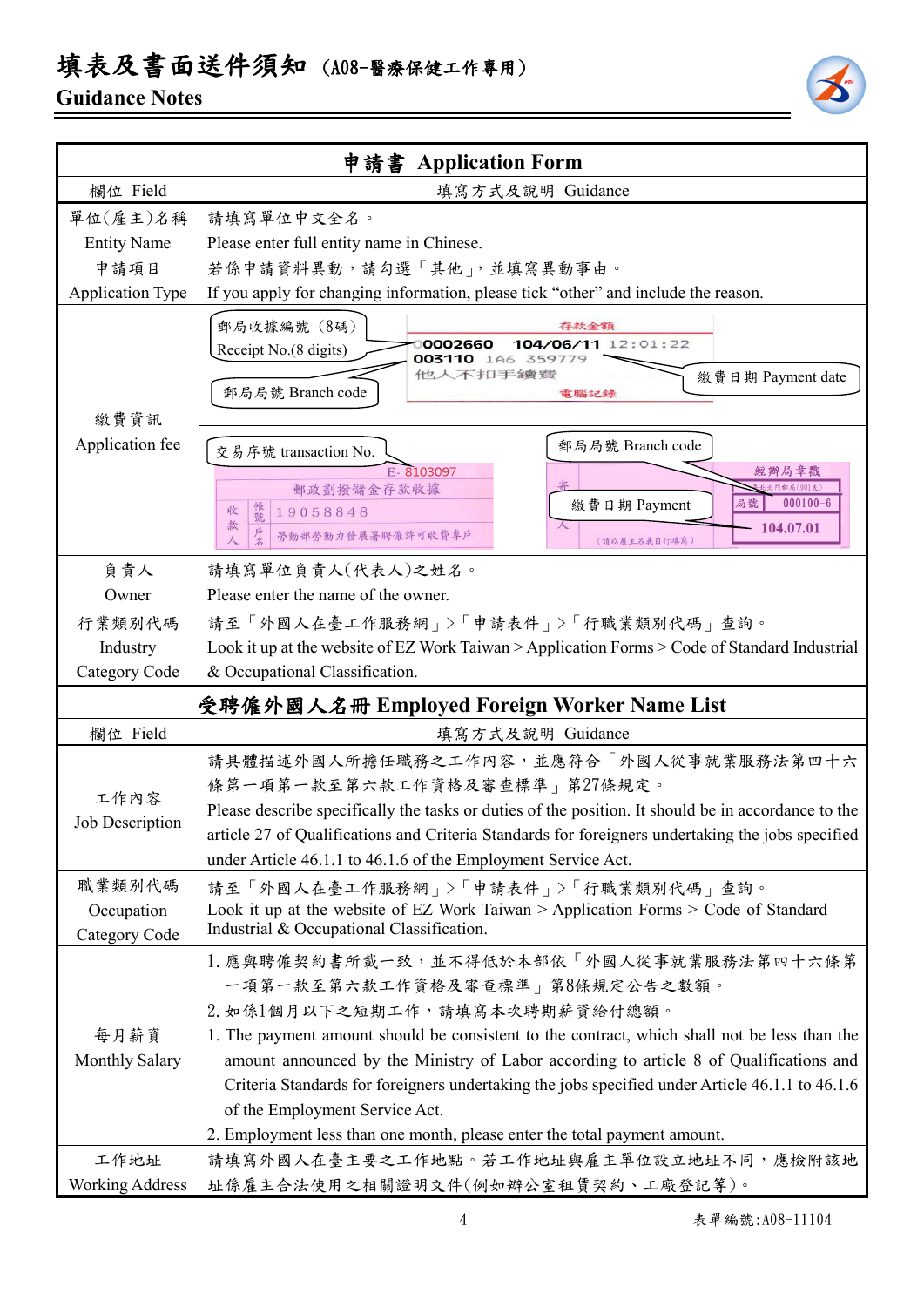|                                          | Please enter the main working address in Taiwan. If the address is not the registered address of                                                                                                                                                                                                                                                                                                                                                                                                                                                                                                                                                                                              |
|------------------------------------------|-----------------------------------------------------------------------------------------------------------------------------------------------------------------------------------------------------------------------------------------------------------------------------------------------------------------------------------------------------------------------------------------------------------------------------------------------------------------------------------------------------------------------------------------------------------------------------------------------------------------------------------------------------------------------------------------------|
|                                          | the entity (employer), supporting documents proving legitimate use are required (such as lease                                                                                                                                                                                                                                                                                                                                                                                                                                                                                                                                                                                                |
|                                          | contract of the office, factory registration certificate).                                                                                                                                                                                                                                                                                                                                                                                                                                                                                                                                                                                                                                    |
|                                          | 其他注意事項 Others                                                                                                                                                                                                                                                                                                                                                                                                                                                                                                                                                                                                                                                                                 |
| 申請方式<br>Methods of<br>application        | 1. 網路傳輸方式申請:使用「外國專業人員工作許可申辦網」線上申辦方式辦理。<br>2. 書面送件方式申請:<br>(1)由專人送至機關收件櫃台辦理。<br>(2)利用掛號郵寄申請,郵寄地址:100臺北市中正區中華路一段39號10樓,收件人註<br>明:勞動力發展署(申請聘僱外國專業人員)收。<br>(3)相關申請書表可至「外國人在臺工作服務網」>「申請表件」下載,或至機關收件<br>櫃台索取。<br>3. 可親自辦理或委託私立就業服務機構辦理。<br>1. Application via internet: Please use the on-line application function in Work Permit<br>Application Webpage for Foreign Professional, the address: https://ezwp.wda.gov.tw/.<br>2. Application via written correspondences:<br>i. Personally delivered Application to Reception Counter No. 6 for processing.<br>ii Mail application via registered mail.<br>iii. Related application forms can be downloaded from EZ Work Taiwan > Application Forms |
|                                          | or obtained from the agency Reception Counter.                                                                                                                                                                                                                                                                                                                                                                                                                                                                                                                                                                                                                                                |
|                                          | 3. Application can be completed personally or entrusted to a private employment service agency.                                                                                                                                                                                                                                                                                                                                                                                                                                                                                                                                                                                               |
| 申辦作業時間<br>Application<br>processing time | 1. 網路傳輸方式申請:若資料齊全,且雇主及外國人均符合所訂定的資格及條件,自本<br>部系統收件次日起7個工作日。<br>2. 書面送件方式申請:若資料齊全,且雇主及外國人均符合所訂定的資格及條件,自本<br>部收受案件次日起12個工作日。<br>1. Application submitted online<br>7working days (counting from the next day when the application has been received),<br>given that all the documents are complete and both the employer and employee have<br>met the criteria.<br>2. Application submitted in person<br>12 working days (counting from the next day when the application has been received),<br>given that all the documents are complete and both the employer and employee have<br>met the criteria                                                                                           |
| 審查費繳交<br>Examination<br>fee payment      | (新聘及展延每案新臺幣500元;補發每案新臺幣100元)<br>1. 利用郵政劃撥。劃撥戶名: 勞動部勞動力發展署聘僱許可收費專戶, 劃撥帳號:<br>19058848<br>2. 至機關收件櫃台現場繳交。<br>(New hire and Extension NT \$500 per case; Re-issue NT \$100 per case)<br>1. Via postal remittance, Account name: Work Permit Account of Workforce Development Agency, Account<br>No.: 19058848).<br>2. Payment to the Reception Counter.                                                                                                                                                                                                                                                                                                                                          |
| 應備文件<br>Documents<br>required            | 1. 請至「外國人在臺工作服務網」>「一般外國專業人士在臺工作」查詢。<br>2. 書面送件所附相關資料係為影本者,應加註「與正本相符」之文字,並加蓋申請單位<br>及負責人印章。<br>1. Look it up at the website of EZ Work Taiwan > Foreign Professionals to Work in Taiwan.<br>2. If you apply for the use of written submittals, information and certification documents are<br>copies, they should be marked with the words: "same as originals" and stamped with the seal                                                                                                                                                                                                                                                                                                      |